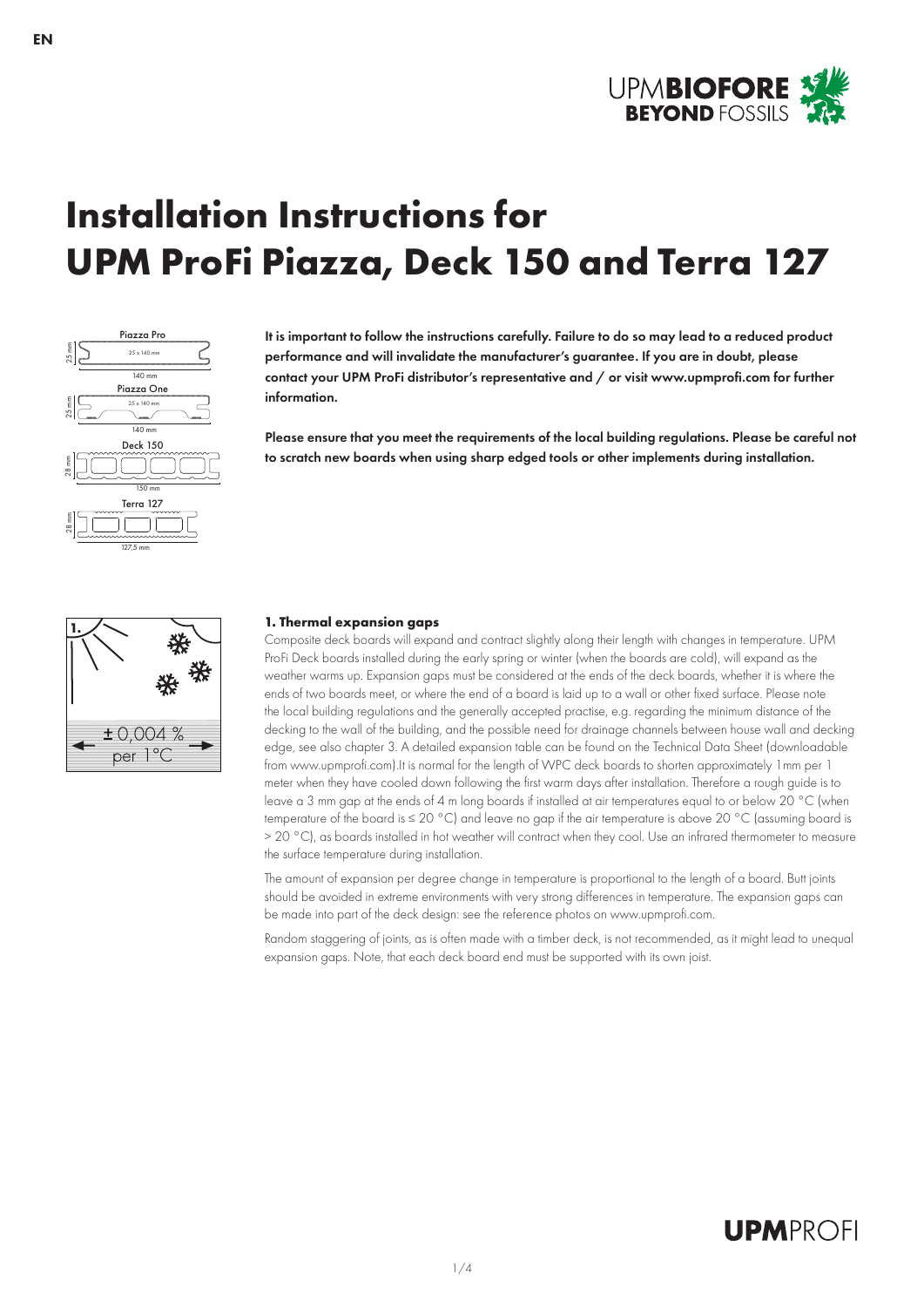

#### **2. Before cutting and installation: Batch control and equalising the board temperature**

Before starting the installation different batches of deck boards need to be checked on possible colour variations. If in doubt please contact your local dealer before starting. To ensure that all deck boards are at the same temperature when cutting and installing, it is important to spread the boards out before starting the installation. Make a rectangular cut to even each board end. Cutting of the boards to length should ideally be done at the same time. If the boards are not at the same temperature when cut to length, they will end up at different lengths when the temperature has equalized. If allowed by local conditions, it is recommended to cut the boards after installation using a circular saw with guide rail. For perfect finishes we recommend to chamfer the cut edges of the boards.

#### Note: *Always mix boards from the pallet/pallets before installation.*

*Before installation, the ends of UPM ProFi Piazza One deck boards may rise slightly due to warming of the high performance polymer shell. This has no effect on the deck properties and the boards automatically become flat again with installation.*









 $\frac{1}{2}$ except for Piazza One



#### **3. Inclination & Ventilation**

As UPM ProFi deck products have a very low rate of moisture absorption, they can be installed horizontally with no incline. However, installing the boards at a gradient (e.g. 1 – 1,5 %) results in faster deck drying and the run-off rainwater will help to wash away dust. To ensure the ground has good drainage and the deck is well ventilated please observe normal terrace building procedure. This is specifically important if the planned deck is to have a closed surface by using either UPM ProFi Alu Rail and/or Rubber Strip. When the surface of the deck is to be closed, then ventilation points must be created to allow the deck to ventilate naturally . This is particularly relevant where decks are exposed to high humidity i.e. swimming pools, garden ponds or wet areas. If installing up to a wall or other fixed surface, please always leave a gap for ventilation of minimum 20 mm (30 mm if the deck is entirely surrounded by walls or fixed surfaces).

#### **4. Subconstruction**

UPM ProFi deck boards have high impact resistance even during cold winters. However, the boards are more flexible than timber. Therefore the joist spacing of the subconstruction for the different products and uses is limited (see Table 1). UPM ProFi Support Rail or UPM ProFi Alu Support Rail Small must only be installed on flat, permanently load bearing surfaces (if using Rubber Pads in longitudinal direction underneath the maximum distance from center to center must not exceed 30 cm). Any raised deck must be built on Alu Support Rail Large or timber frame. UPM ProFi deck boards must not be used above ground floor applications, unless built on a solid load bearing surface: e.g. a concrete balcony or roof terrace. Typical base types are concrete blocks, impacted stones, or concrete. Typical base types are concrete blocks, impact stones, or concrete.

In any case, the subconstruction must be built as a rigid framework with cross-members (see picture 10). The maximum distance of cross-members must not exceed 2 m (centre to centre). The joists must be suitably anchored e.g. by fixing the support rails with bolts into the concrete at intervals of 1 m to prevent movement of the deck during its lifetime (not possible for roof terraces). Butt joints must be covered by deck boards and connected with each other. If timber joists are to be used, we recommend dried hardwood durability class 1 (for installation please note generally accepted codes of practice - particularly regarding water drain etc.). If Alu Support Rail Large is used in combination with adjustable feet, cross-members must be screwed to the feet. Building regulations must be followed, and specialist advice should be sought for roof terraces and other raised decking.

Maximum joist spacing for different uses depending on the products can be found in the table 1 below. When laying the boards diagonally to the joists, the spacing has to be reduced by 10 cm. For Piazza Pro, Deck 150 and Terra 127 the maximum recommended overhang of a board end is 30 mm. For Piazza One, it is important that each board end is supported by a joist or support rail with no overhang: if composite support rails are used, they must fixed to the ground. Failure to do so may result in the board ends rising slightly during the winter. They will normally become flat again when the deck warms up..



| Joist spacing $(a)$ | Piazza PRO      | Piazza ONE      | <b>Deck 150</b> | Terra 127                |
|---------------------|-----------------|-----------------|-----------------|--------------------------|
| Residental          | $40 \text{ cm}$ | $35 \text{ cm}$ | $40 \text{ cm}$ | $35 \text{ cm}$          |
| Commercial          | $30 \text{ cm}$ | ۰               | $40 \text{ cm}$ | $\overline{\phantom{a}}$ |

Piazza One and Terra 127 are designed for residential use only.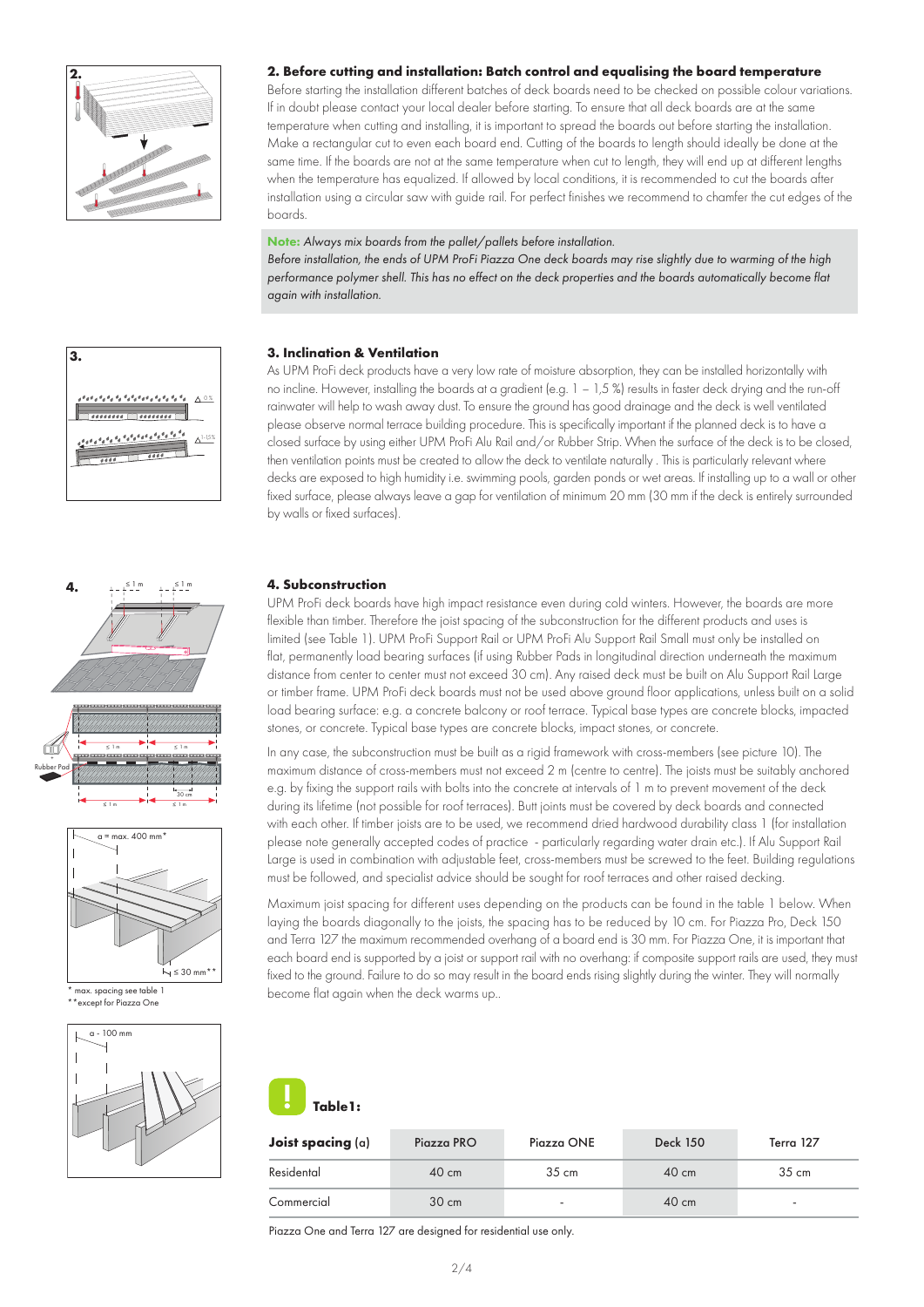





 $\left( 1\right)$  1x in the middle of each board

Alu Rail for Piazza One









UPM ProFi deck boards with edge grooves allow the use of UPM ProFi Clips for hidden fastening. Make sure to select the correct clip, matching the deck board (see table 2). The alternative fixing with UPM ProFi Alu Rail provides a closed deck surface and creates a stronger structure for commercial applications (with Deck 150 only). The boards can be cut and shaped in the same way and with the same tools as for timber decking.

# **Table2:**

| <b>Fixing options</b> | Piazza One                 | Piazza Pro | <b>Deck 150</b>          | Terra 127 |
|-----------------------|----------------------------|------------|--------------------------|-----------|
| Clips                 | Wing Clip                  | T-Clip     | T-Clip                   | T-Clip    |
| Alu Rail              | Alu Rail for Piazza<br>One | ۰.         | Alu Rail for Deck<br>150 |           |

1. Attach UPM ProFi Start Clip centrally onto the joists. If using UPM ProFi Alu Support Rail or timber joists, pre-drill using a 3 mm drill bit. Slide the first board groove into the start clip tab. Ensure that the first board is at right angle to the joists.

2. It is mandatory to fix one screw directly through the bottom tongue at the middle of each deck board (for Piazza One pre-drilling recommended, ø 3mm). This single direct fixing of the deck board to the joist will ensure that the expansion and contraction can still occur at both ends, but that the board itself stays in place. The fixing screws of the different boards in a row should be screwed into the same support rail. Note: Forgotten direct fixing may lead to movement of the deck boards and unequal gaps.

3. a) Piazza One: Slide the clips firmly into the groove of the first board above every supporting joist. Optionally use alu rail instead of clip fixing. Take the next board and slide to the clip tabs, pressing it firmly into place. Screw the clips/alu rail to the joists so that the screw head is even with the clip/alu rail surface.

3. b) Piazza Pro, Deck 150 and Terra 127: Slide the T-Clips firmly into the groove of the first board above every supporting joist and screw it so that the screw head is even with the clip. Optionally use alu rail instead of wing clip fixing. Take the next board and slide to the clip tabs, pressing it firmly into place.

Warmer climates (south of 43rd latitude northern hemisphere) require installation with alu rail only to avoid the deck boards bending excessively when hot (allowed for UPM ProFi Deck 150 only).

Note! For Piazza One it may be necessary to use clamps to ensure perfectly uniform gaps between long edges of boards.



# **6. Screws**

UPM ProFi A4 4x40 mm stainless steel screws must be used for fixing UPM ProFi Clips or alu rail. On UPM ProFi Alu Support Rail Small/Large the deck boards must be fixed with UPM ProFi A4 4x24 mm / A2 3,9 x 22 mm screws. Please use the correct torque and tool speed (max. 500 RPM) to ensure the screw head finishes level with the clip surface. Do not insert the screw too deep into the clip. Note: If needed, additional UPM ProFi screws for direct fixing or T-Clip Large installation can be purchased separately. Use of other screws may lead to product failure and could invalidate the manufacturer's guarantee. Low-quality screws may cause stains on the deck.